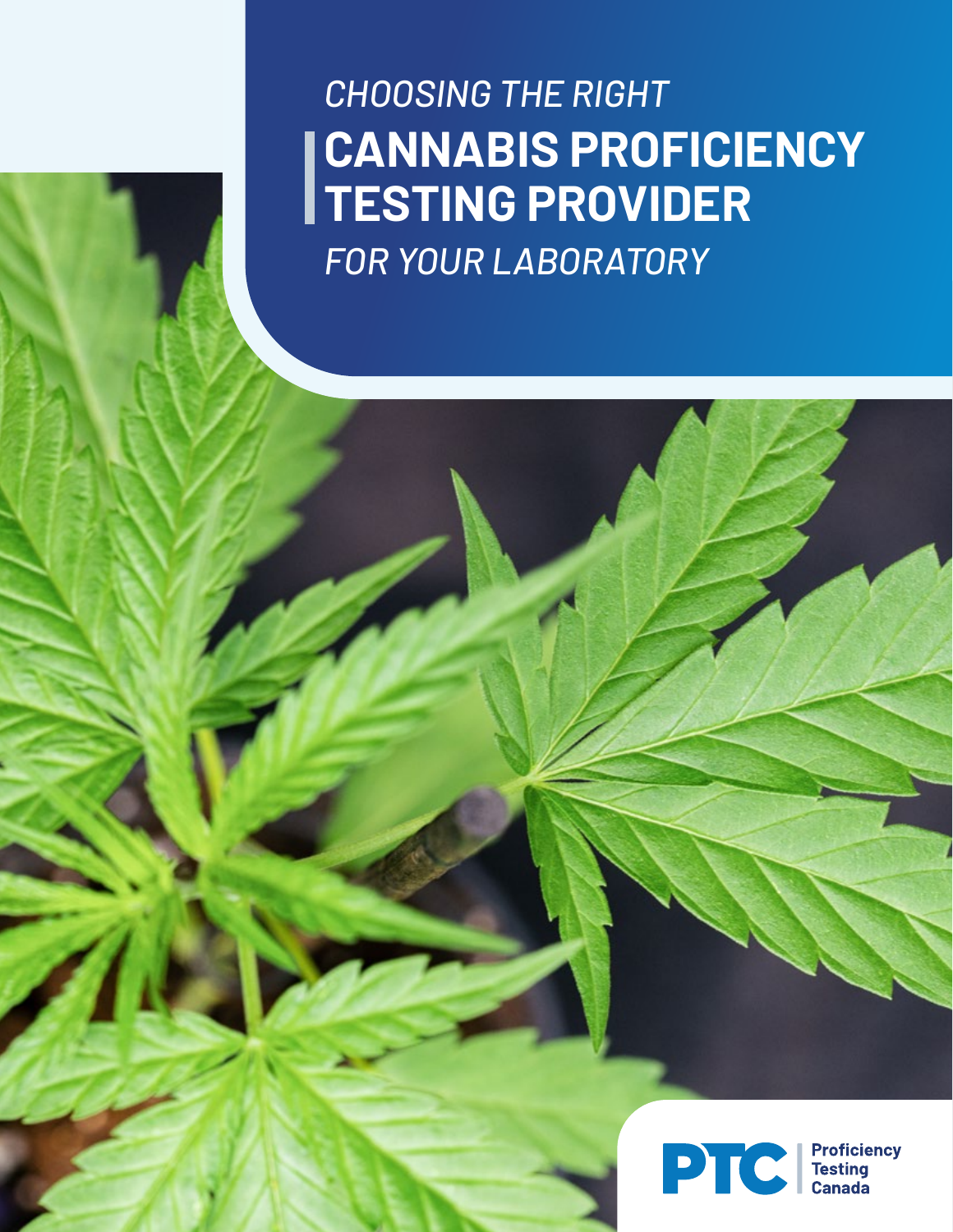

**Introduction This guide was developed to help you choose the right proficiency testing provider. Understanding and navigating the services of a proficiency testing provider can enable you to choose the one that best suits your needs.**

**It is well known that routine participation in an appropriate proficiency testing scheme is an important part of any laboratory's quality assurance program. This is even more important in developing fields of testing such as cannabis testing.**

By participating in proficiency testing, you are allowing your laboratory's performance to be evaluated by an independent  $3<sup>rd</sup>$  party. In doing so, you are voluntarily comparing your test results against other laboratories nation-wide that are participating in the same program. Proficiency testing supports a laboratory's drive for continuous improvement in the testing environment and procedures by identifying weaknesses and potential areas for improvement. Favourable proficiency testing results will build confidence in your cannabis testing laboratory and will instill confidence with the clients who use this information to make strategic decisions about bringing their cannabis products to market.

**If you have any questions about proficiency testing for cannabis laboratories, please call us at 613-233-5464 or email us at [communications@ptcanada.org](mailto:"communications@ptcanada.org")**.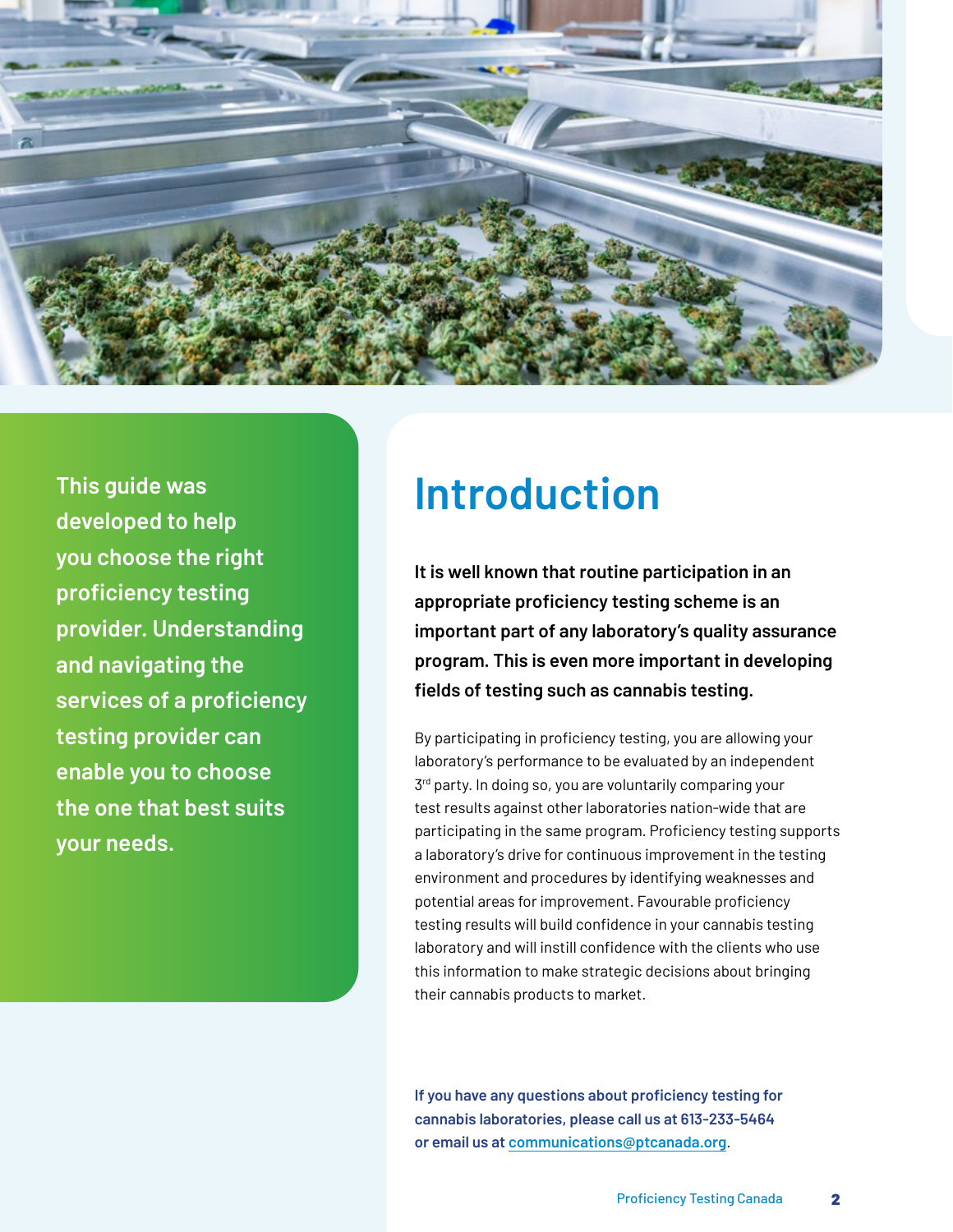

# **What to Look for in a Proficiency Testing Provider for Your Cannabis Laboratory**

#### **Number of Samples Provided per Round and Number of Rounds per Year**

When evaluating proficiency testing (PT) providers, you should consider the number of samples the PT provider offers per round, and how often these rounds are conducted. This can range from one or more samples per round, once or twice per year. Multiple samples covering a range of concentrations is a better quality assurance tool than a single sample. As well, the more frequently a proficiency test is run, the less time a method may be out of control before it is identified and corrected. Fitness-forpurpose, value for cost and regulatory/customer expectations are key factors to making this determination.

#### **Format of the Samples**

As with other types of proficiency testing, the formulation of samples from one PT provider to another will often differ due to regulatory restrictions, production costs and sample stability among other factors.

In order of decreasing value as a quality assurance tool to the laboratory, types of cannabis PT formulations available include:

- 1. natural matrices that can be analysed as-is;
- 2. natural matrices that have to be spiked with the target analytes before analysis;
- 3. surrogate matrices that can be analysed as-is; or,
- 4. surrogate matrices that must be spiked with the target analytes before analysis.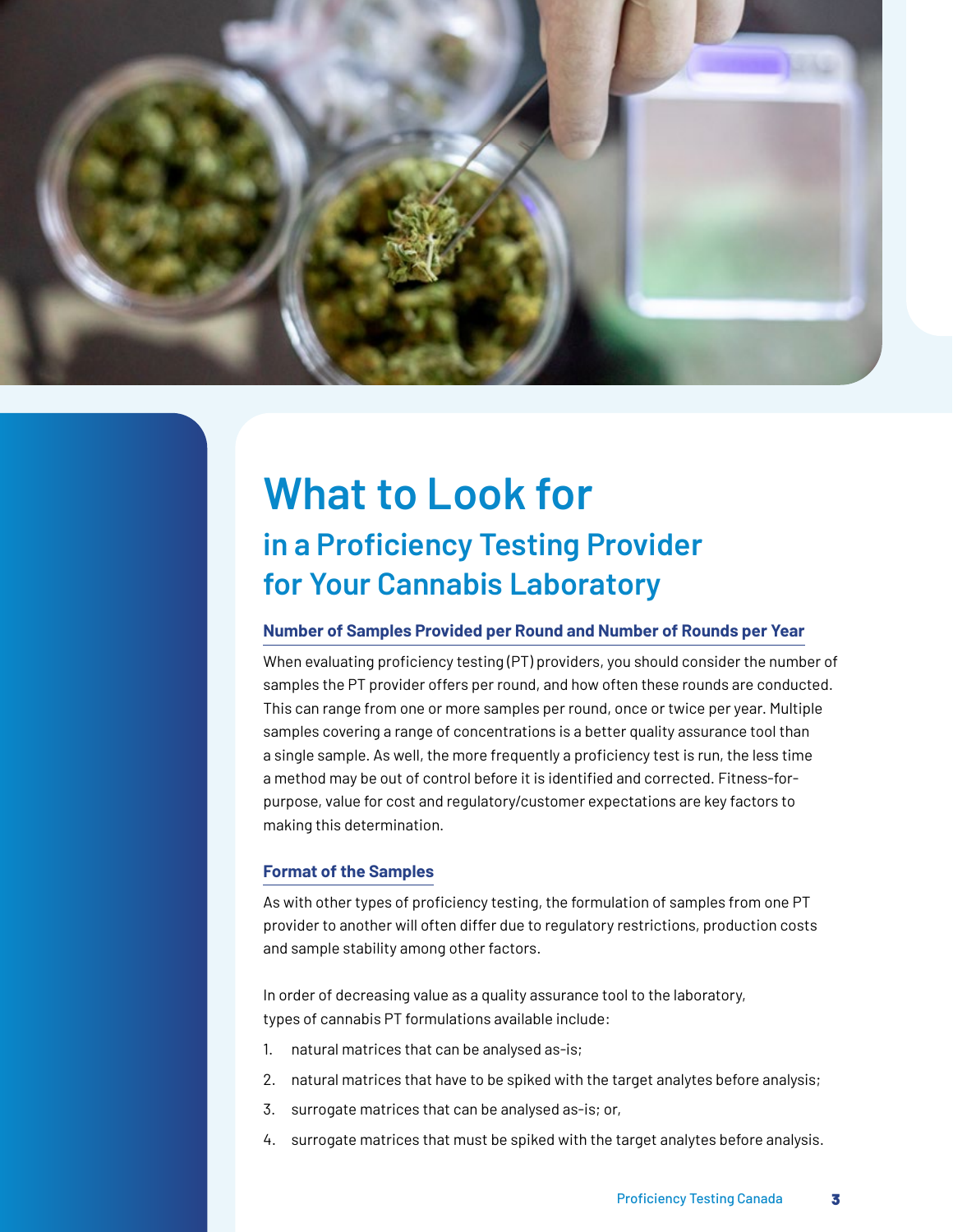**By far the best PT formulation is one that uses natural matrices containing analytes in either natural concentration levels (e.g., potency) or regulatory action levels (e.g., pesticides).**



With respect to cannabis PT, the surrogate matrix is usually hemp or other vegetable matter that often present significantly different analytical characteristics from cannabis. This is especially evident when analysing for potency or pesticides.

By far the best PT formulation is one that uses natural matrices containing analytes in either natural concentration levels (e.g., potency) or regulatory action levels (e.g., pesticides). However, due to analyte stability and cost of production, this is not always feasible. When surrogate matrices are used they should be restricted to testing that is not significantly affected by the matrix. Conversely, when spiking prior to analysis is required, this should be limited to analytes that are inherently not stable for the duration of the PT study.

#### **Accompanying Instructions**

Clear and concise instructions by the PT provider are key foundational elements for participation. Look for documented explanations that cover storage requirements, data entry, reporting results and sample analysis.

Safety instructions should also be included, particularly with any potentially harmful materials. The PT provider needs to provide a clear process to follow to enable quality results.

#### **Turnaround Times**

You should make sure to review schedules. Specifically, consider the time from the moment the study opens, the duration of the study and when reports are issued back to the laboratory. Too short a study duration could cause problems due to processing times in the laboratory, and too long a study duration can result in analytical problems not being identified in a timely fashion. A laboratory will want to understand the timeline for the full duration of the study, as well as any expectations for preliminary and final reports.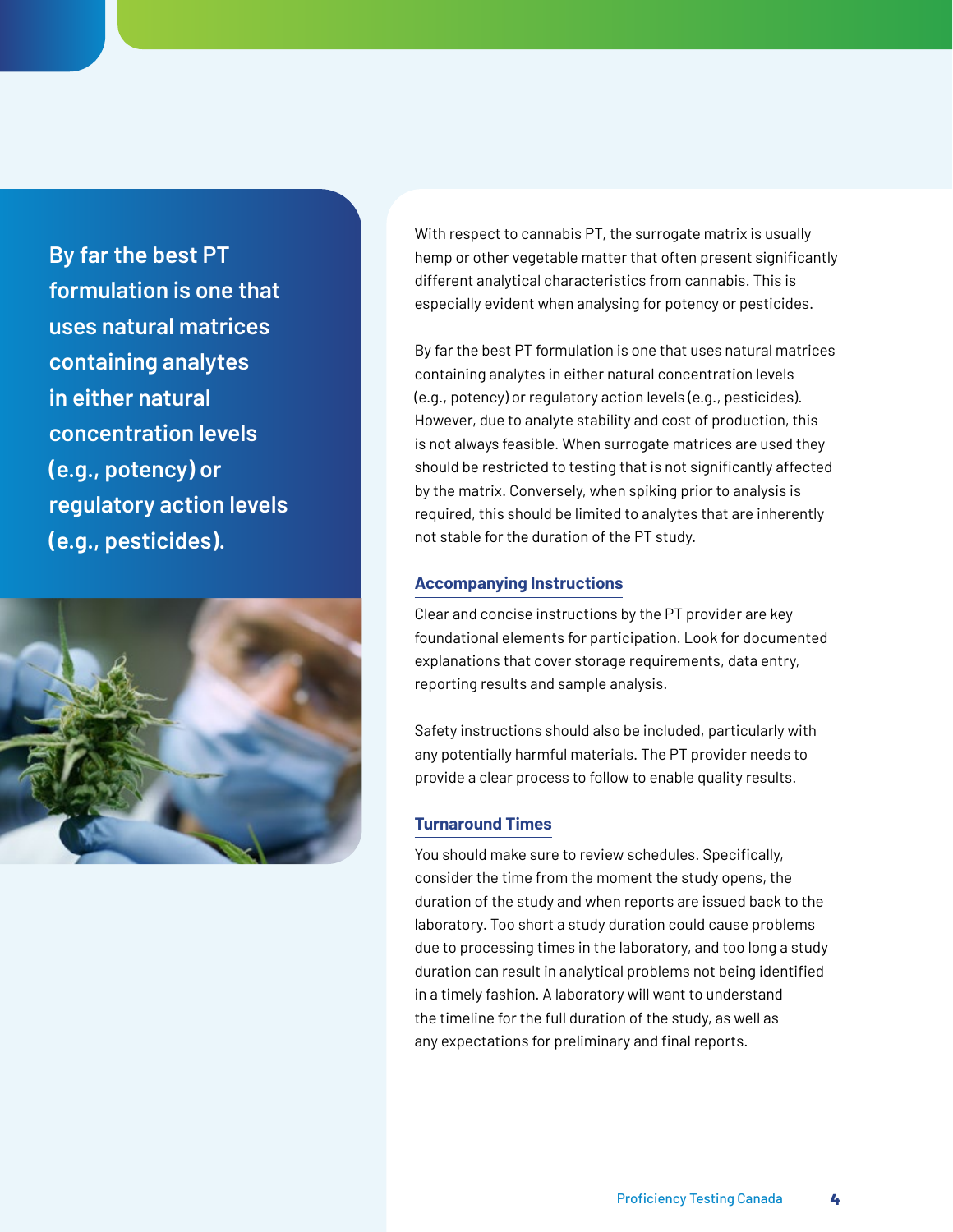#### **How Results are Reported**

As a participant in proficiency testing, review carefully how you will need to report your results. There are generally two options for this process; either through a password protected web portal or by facsimile transmission.

Both options are open to a degree of risk, consider which best fits your needs. If the laboratory takes responsibility to enter results online, there is no risk of the PT provider making a transcription error. However, it does place the onus on the laboratory to ensure that they report the results without any transcription errors.

**PT Reports that are both timely and accurate are the desired end result of proficiency testing participation.**



### **Reports**

PT Reports that are both timely and accurate are the desired end result of proficiency testing participation. For some laboratories this is necessary for regulatory compliance or to maintain their accreditation to the ISO/IEC 17025 standard.

Overall, the reports allow cannabis testing laboratories to make adjustments and take corrective action if required. The laboratory should consider not just the kind of report but also the timing of the reports. Are preliminary reports something you are interested in, or are you comfortable with only a final report?

There are typically two types of final PT reports that PT providers may use. The first, and most common, is a laboratory specific PT report that includes confidential information and PT evaluations for the specific laboratory. This report does not provide details on data distribution or the performance of other laboratories. These reports typically provide basic summary statistics like reported result, target value and acceptance limits, as well as an objective evaluation (eg., Acceptable or Unacceptable).

The second type is a comprehensive report containing all reported results for all participants, evaluations, summary statistics and graphical representations. Privacy is maintained through the use of laboratory codes unique to each laboratory but unknown to others.

There are also some PT providers that use a combination of these two reports. This gives the laboratory a snapshot of their own laboratory's performance, yet allows them to review the more comprehensive data should they have questionable performance for one or more analyte.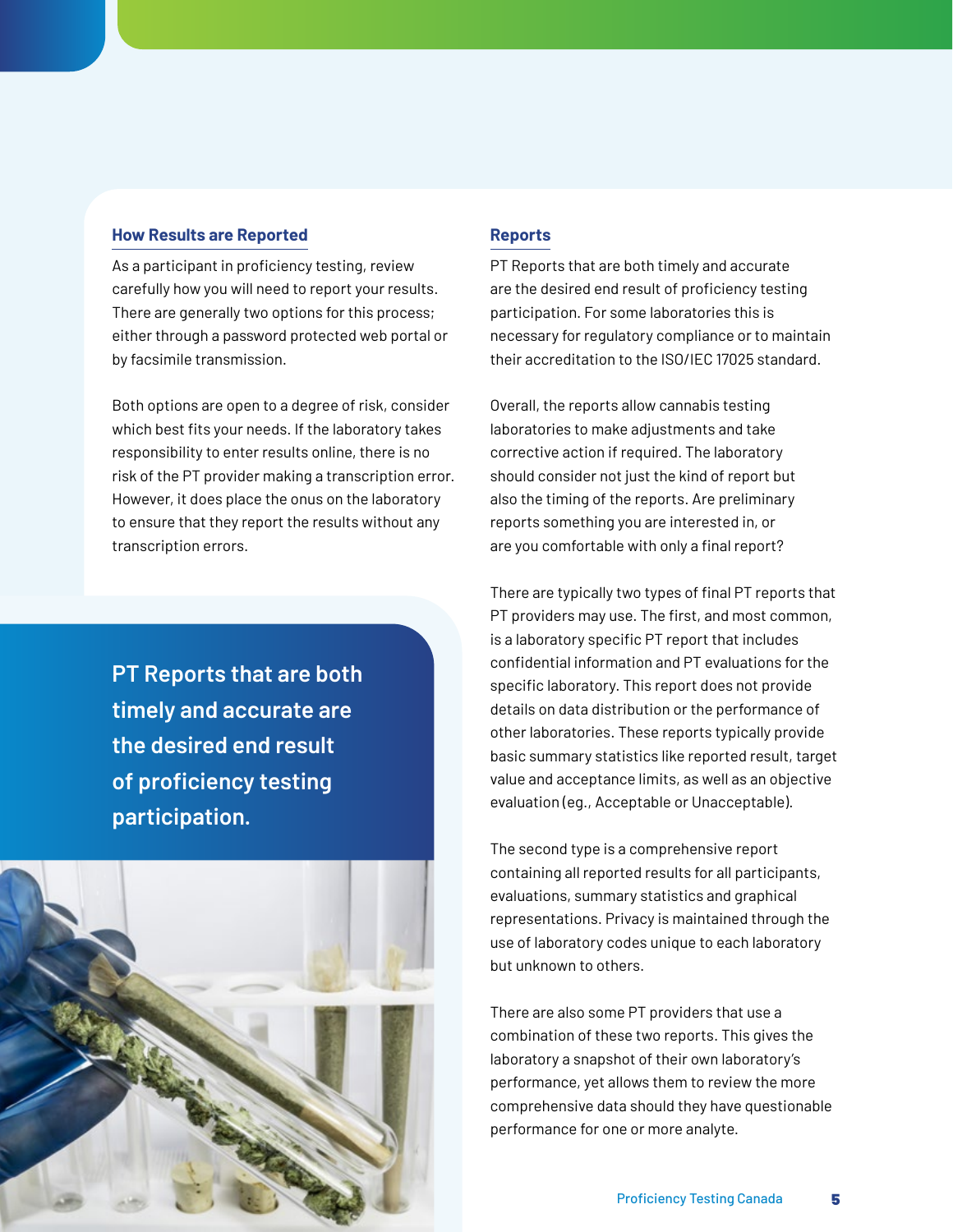**Cannabis cannot be sent beyond Canadian borders as not all countries have legalized cannabis at a federal level.**



Some laboratories may wish to have their reporting limit (RDL) accounted for in the evaluation of their results. If this is the case, the PT provider should offer this option.

Also, question how formats are communicated to the laboratory. Some proficiency testing providers email reports directly to participants, while others make them available for download by the participant.

### **Locations Served by Proficiency Testing**

If you are a laboratory with international presence, you may want to consider any restrictions that the proficiency testing provider has on shipping. In general, this can include international shipments. But in the case of cannabis, this material cannot be sent beyond Canadian borders as not all countries have legalized cannabis at a federal level.

If a proficiency testing provider is implying that shipping beyond Canadian borders is possible, you may want to question the sample materials to ensure it is authentic cannabis and not a hemp or other surrogate. Additionally, by Canadian federal law, cannabis samples can only be shipped to a Health Canada licensed laboratory, or a government laboratory exempt from licencing. If you are not yet licensed by Health Canada, this may be another indication that the materials being shipped are not specifically cannabis samples.

## **Confidentiality**

All laboratories participating in proficiency testing should be guaranteed confidentiality of test results.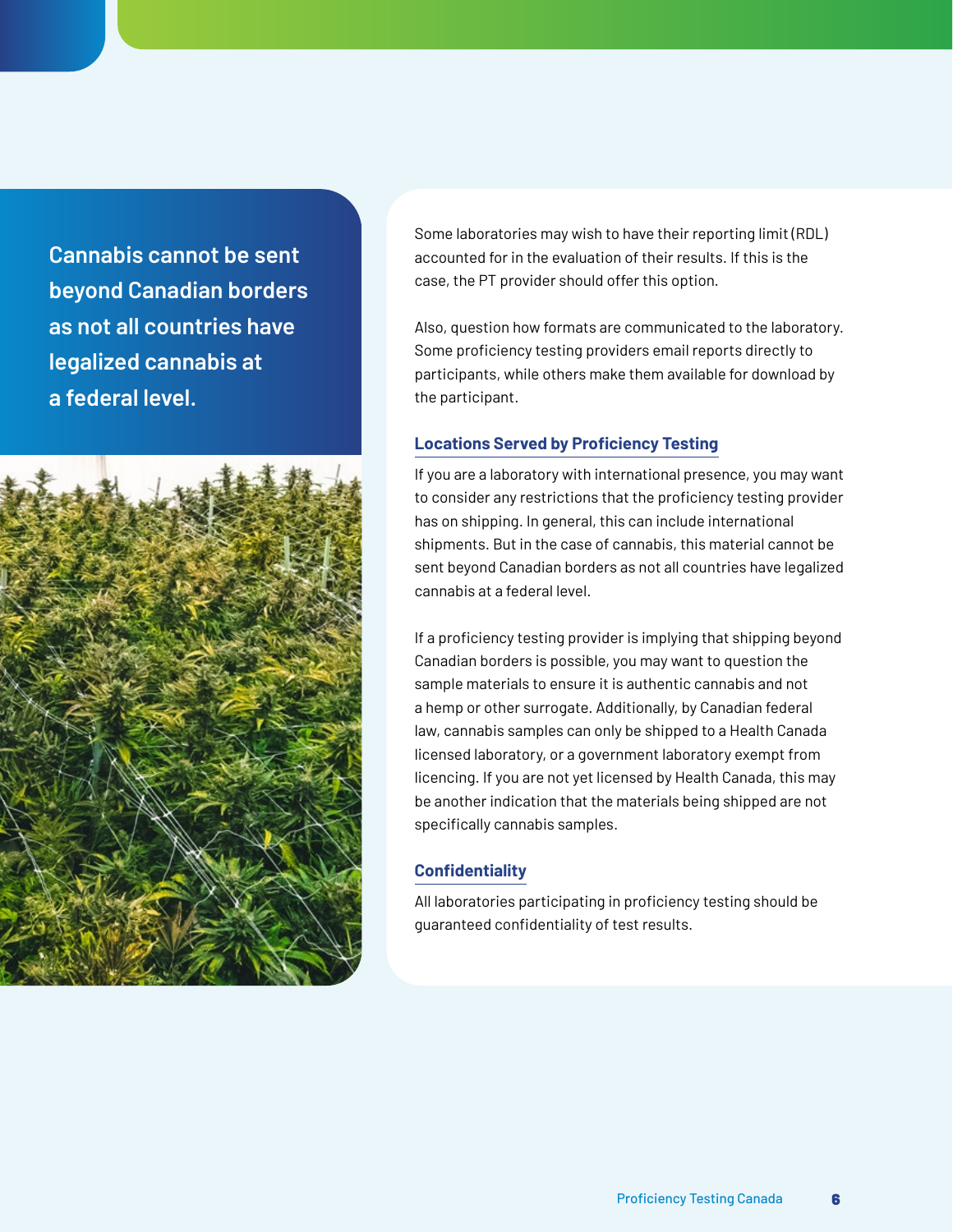

# **Conclusion**

# **About Proficiency Testing Canada**

Since 1991, Proficiency Testing Canada (PTC) has been providing proficiency testing for laboratories as part of CALA (the Canadian Association for Laboratory Accreditation). In 2019, PTC was established as an independent body solely focused on providing superior proficiency testing services.

PTC is the only Canadian provider of real cannabis samples for potency and pesticide testing. By using authentic cannabis instead of spiked hemp, you have increased confidence in the results because the matrices more accurately reflect real world samples.

Learn more about us and proficiency testing for cannabis at: **[www.PTCanada.org](https://www.ptcanada.org/)**.

Proficiency Testing Canada supports the adoption of proficiency testing as a critical quality assurance tool for laboratories. As recreational cannabis use increases, consumer safety and confidence are even more pronounced. Proficiency testing can identify testing and measurement problems, allowing for corrective action by the laboratory, thereby reducing the risk of any unintended consequences. A laboratory that voluntarily participates in proficiency testing is demonstrating their desire to improve the quality of their service. This translates into increased confidence in the laboratory and for the clients of the laboratory who are using this data as they bring their product to market.